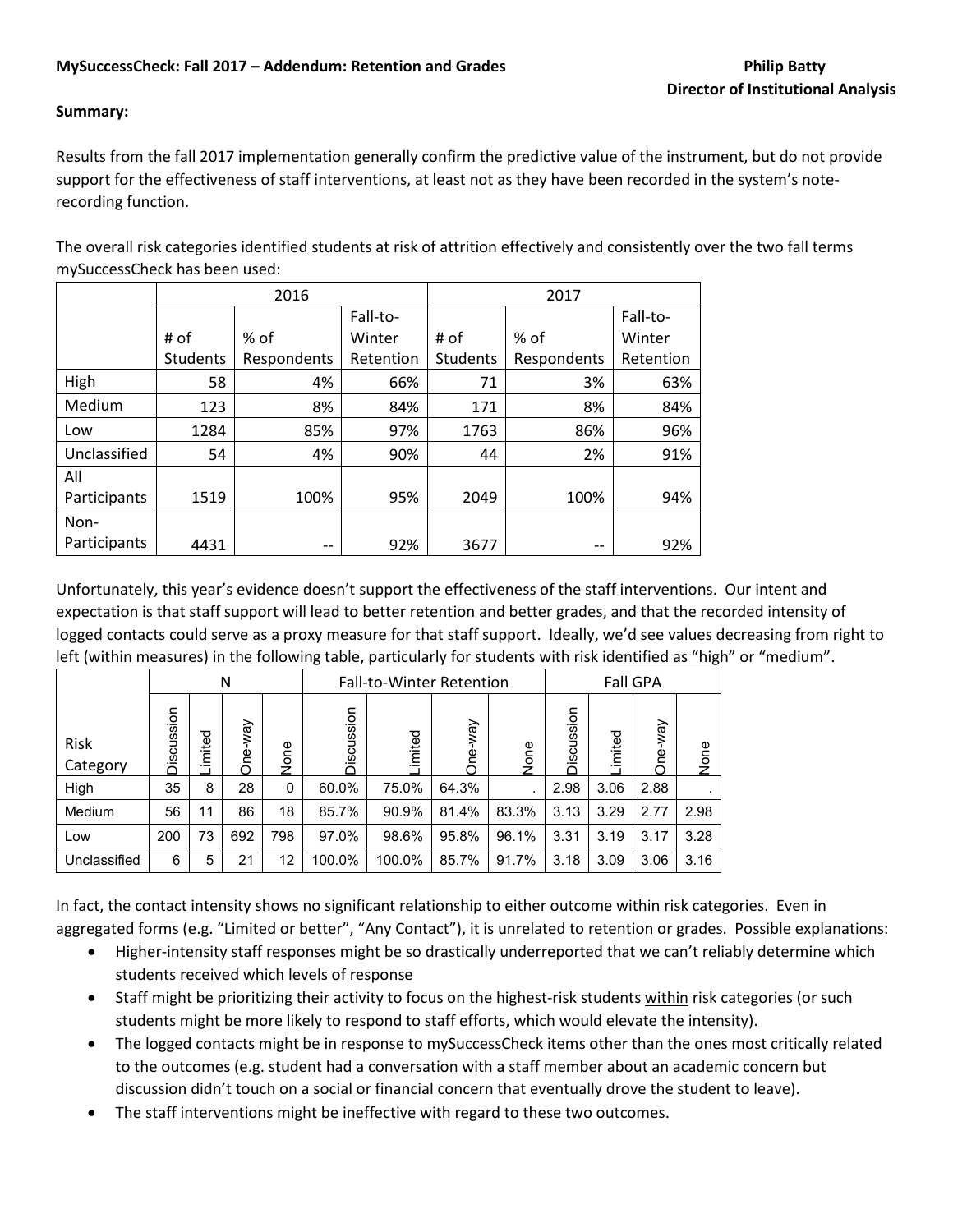*I am confident in my choice of major* – Respondents who agreed (strongly or otherwise) were significantly more likely to return for the winter term than those who disagreed strongly. "Strongly Disagree" respondents also had the highest grades, significantly better than those who agreed.

|                            | N    | Retention | <b>Fall GPA</b> |
|----------------------------|------|-----------|-----------------|
| Agree Strongly             | 598  | 95.3%     | 3.20            |
| Agree                      | 800  | 94.5%     | 3.18            |
| Neither Agree nor Disagree | 393  | 92.6%     | 3.19            |
| <b>Disagree</b>            | 164  | 92.1%     | 3.27            |
| Disagree Strongly          | 86   | 87.2%     | 3.38            |
| All                        | 2041 | 93.9%     | 3.20            |

*I would like an advisor to contact me to discuss my major or career goals* – Respondents who said "Yes" were more likely to return in the winter term than those who said "No". Responses were not significantly related to grades.

|     | Ν    | Retention | <b>Fall GPA</b> |
|-----|------|-----------|-----------------|
| No  | 765  | 92.4%     | 3.22            |
| Yes | 1247 | 95.0%     | 3.19            |
| All | 2012 | 94.0%     | 3.20            |

*I have spoken to one or more of my professors outside of class* – Responses are unrelated to retention. Students who responded "Neither Agree nor Disagree" earned significantly lower grades than those who agreed or agreed strongly.

|                            | N    | Retention | Fall GPA |
|----------------------------|------|-----------|----------|
| Agree Strongly             | 254  | 94.5%     | 3.34     |
| Agree                      | 738  | 94.6%     | 3.22     |
| Neither Agree nor Disagree | 270  | 92.2%     | 3.03     |
| <b>Disagree</b>            | 628  | 94.1%     | 3.20     |
| Disagree Strongly          | 144  | 91.7%     | 3.16     |
| All                        | 2034 | 93.9%     | 3.20     |

If I need extra help to be successful in my coursework, I know where to go at GVSU to receive academic support -Respondents who agreed strongly earned better grades then those who disagreed strongly. Responses were not significantly associated with differences in retention.

|                            | N    | Retention | <b>Fall GPA</b> |
|----------------------------|------|-----------|-----------------|
| Agree Strongly             | 623  | 94.4%     | 3.27            |
| Agree                      | 972  | 94.4%     | 3.19            |
| Neither Agree nor Disagree | 225  | 93.3%     | 3.20            |
| <b>Disagree</b>            | 182  | 90.1%     | 3.09            |
| Disagree Strongly          | 21   | 90.5%     | 2.94            |
| All                        | 2023 | 93.9%     | 3.20            |

*I have friends at GVSU who I enjoy spending time with* – Strong disagreement is highly significantly related to decreased retention. Responses to this item are not significantly related to GPA.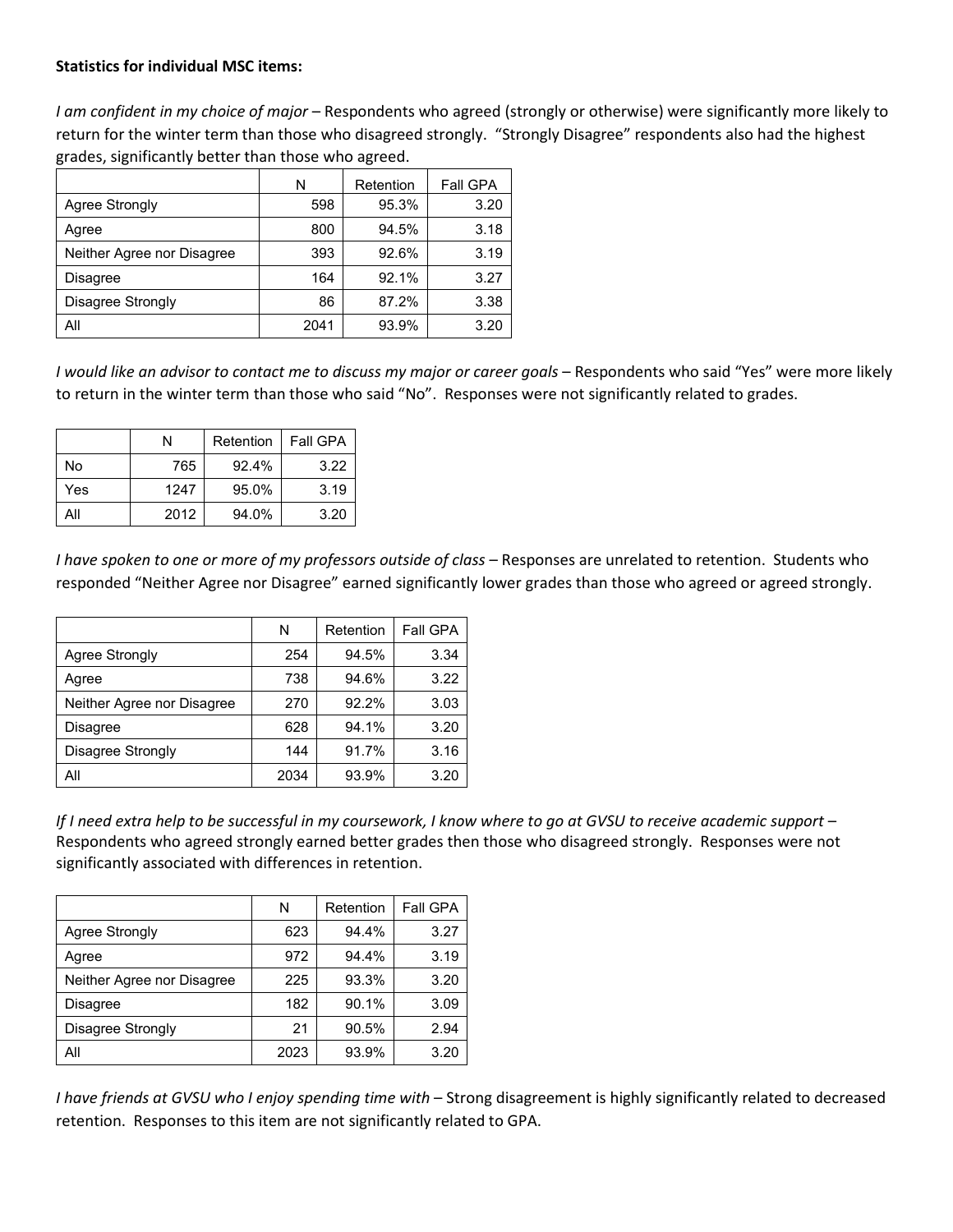|                            | N    | Retention | Fall GPA |
|----------------------------|------|-----------|----------|
| <b>Agree Strongly</b>      | 946  | 96.2%     | 3.18     |
| Agree                      | 678  | 93.4%     | 3.26     |
| Neither Agree nor Disagree | 217  | 89.9%     | 3.21     |
| <b>Disagree</b>            | 134  | 92.5%     | 3.13     |
| Disagree Strongly          | 46   | 80.4%     | 3.12     |
| All                        | 2021 | 94.0%     | 3.20     |

*I am satisfied with my social life at GVSU* – There is a strong positive ordinal association between social satisfaction and retention. Responses are not significantly related to semester grades.

|                            | N    | Retention | Fall GPA |
|----------------------------|------|-----------|----------|
| <b>Agree Strongly</b>      | 571  | 96.0%     | 3.15     |
| Agree                      | 735  | 95.0%     | 3.23     |
| Neither Agree nor Disagree | 413  | 92.3%     | 3.23     |
| <b>Disagree</b>            | 245  | 89.4%     | 3.19     |
| Disagree Strongly          | 53   | 90.6%     | 3.14     |
| All                        | 2017 | 93.9%     | 3.20     |

*I plan to return to GVSU for the Winter term* – Unsurprisingly, responses are highly predictive of actual winter enrollment behavior. There's no significant association between responses and grades, but the table below illustrates that academic performance is definitely not an adequate explanation for attrition.

|                            | N    | Retention | Fall GPA |
|----------------------------|------|-----------|----------|
| <b>Agree Strongly</b>      | 1420 | 97.0%     | 3.21     |
| Agree                      | 490  | 92.7%     | 3.19     |
| Neither Agree nor Disagree | 72   | 63.9%     | 3.10     |
| <b>Disagree</b>            | 17   | 23.5%     | 3.32     |
| Disagree Strongly          | 7    | 14.3%     | 3.58     |
| All                        | 2006 | 93.9%     | 3.20     |

*I plan to continue at GVSU next year (Fall 2018)* – Responses are strongly related to fall-to-winter retention, but unrelated to GPA.

|                               | N    | Retention | <b>Fall GPA</b> |
|-------------------------------|------|-----------|-----------------|
| <b>Agree Strongly</b>         | 1277 | 97.3%     | 3.22            |
| Agree                         | 546  | 93.6%     | 3.15            |
| Neither Agree nor<br>Disagree | 163  | 80.4%     | 3.19            |
| <b>Disagree</b>               | 32   | 46.9%     | 3.32            |
| Disagree Strongly             | 13   | 53.8%     | 3.28            |
| All                           | 2031 | 93.9%     | 3.20            |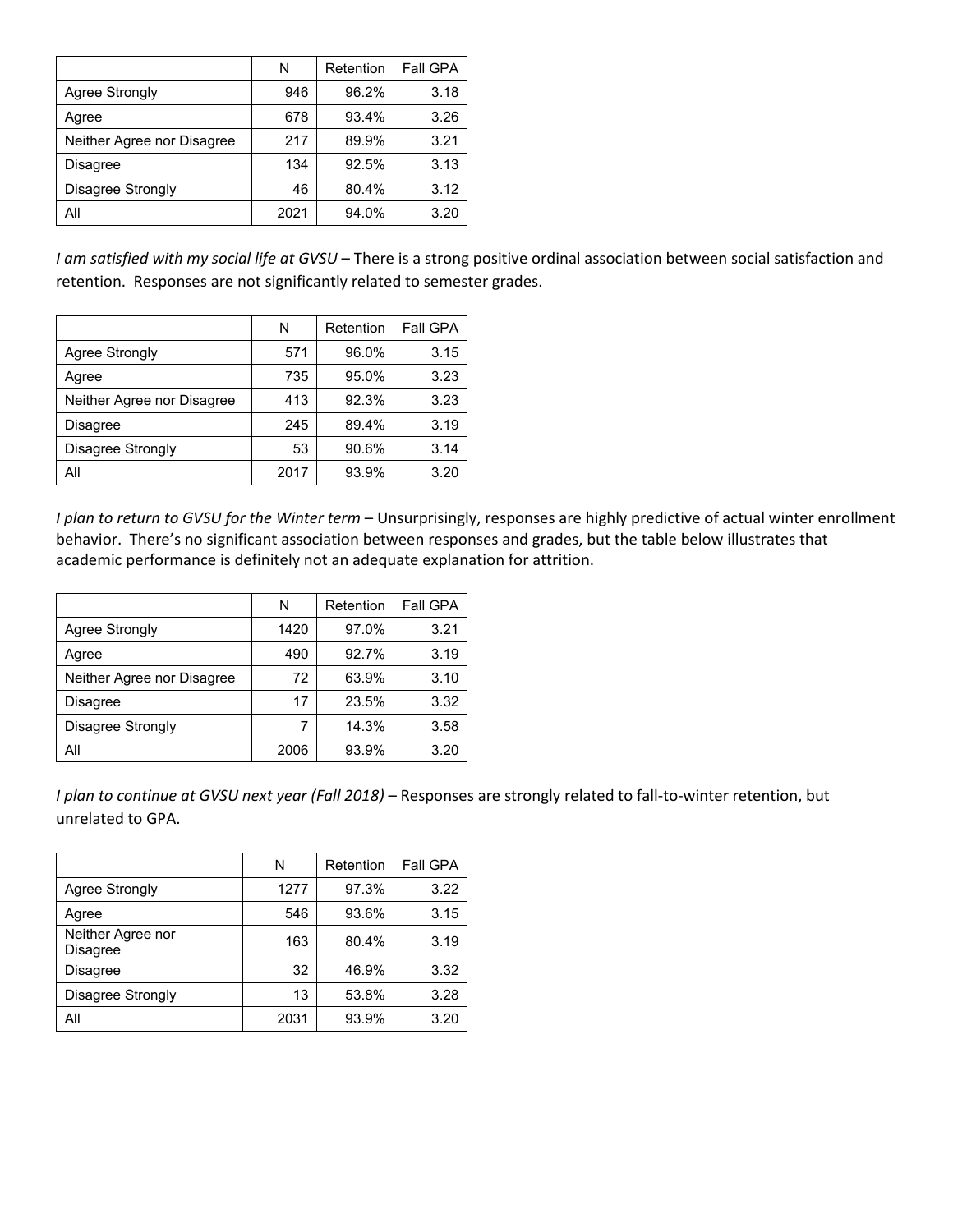*I feel like I belong at GVSU* – Respondents who disagree (however strongly) are significantly less likely than others to persist. Grades are not significantly different by response level.

|                            | N    | Retention | <b>Fall GPA</b> |
|----------------------------|------|-----------|-----------------|
| <b>Agree Strongly</b>      | 828  | 97.2%     | 3.20            |
| Agree                      | 736  | 94.8%     | 3.22            |
| Neither Agree nor Disagree | 369  | 89.7%     | 3.18            |
| <b>Disagree</b>            | 66   | 71.2%     | 3.09            |
| Disagree Strongly          | 16   | 75.0%     | 2.99            |
| All                        | 2015 | 93.9%     | 3.20            |

*In an average week (so far) how many hours do you spend studying and preparing for your courses?* Respondents who reported 5 or fewer hours of study earned significantly lower grades than all others. Responses are not significantly related to retention.

|              | N    | Retention | Fall GPA |
|--------------|------|-----------|----------|
| I ess than 1 | 17   | 88.2%     | 2.65     |
| 1 to 5       | 353  | 94.3%     | 2.97     |
| 6 to 10      | 637  | 93.7%     | 3.09     |
| 11 to 15     | 405  | 93.3%     | 3.27     |
| 16 to 20     | 290  | 93.4%     | 3.37     |
| 21 to 25     | 164  | 95.1%     | 3.41     |
| 26 to 30     | 93   | 92.5%     | 3.43     |
| 31 to 35     | 44   | 97.7%     | 3.52     |
| 36 to 40     | 20   | 100.0%    | 3.43     |
| More than 40 | 12   | 91.7%     | 3.46     |
| All          | 2035 | 93.9%     | 3.20     |

*How many of your scheduled classes have you missed?* – Responses show a very strong negative ordinal relationship to GPA, with each ordinal level associated with a decrease of about 0.3 GPA points. The association between responses and retention is weaker, but also negative and statistically significant.

|              | N    | Retention | Fall GPA |
|--------------|------|-----------|----------|
| None of them | 1474 | 94.8%     | 3.35     |
| One          | 321  | 93.8%     | 2.98     |
| Two          | 140  | 88.6%     | 2.67     |
| $3$ to 5     | 84   | 90.5%     | 2.42     |
| 6 or More    | 5    | 80.0%     | 2.33     |
| I Don't Know | 8    | 100.0%    | 2.01     |
| All          | 2032 | 94.0%     | 3.20     |